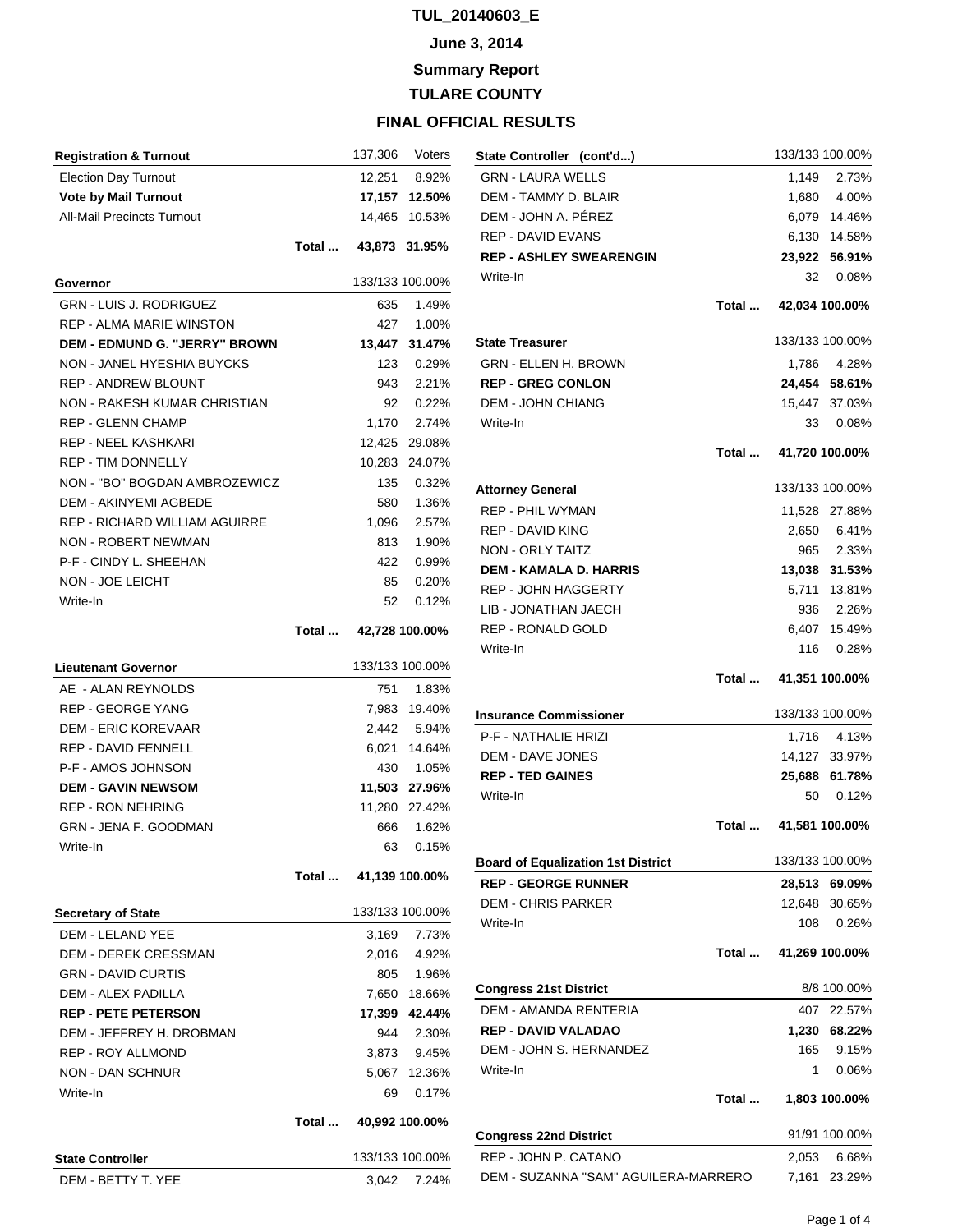#### **June 3, 2014**

**Summary Report**

## **TULARE COUNTY**

| Congress 22nd District (cont'd)             |       |                | 91/91 100.00%   |
|---------------------------------------------|-------|----------------|-----------------|
| <b>REP - DEVIN G. NUNES</b>                 |       |                | 21.489 69.89%   |
| Write-In                                    |       | 42             | 0.14%           |
|                                             | Total |                | 30,745 100.00%  |
|                                             |       |                |                 |
| <b>Congress 23rd District</b>               |       |                | 34/34 100.00%   |
| <b>REP - KEVIN MC CARTHY</b>                |       |                | 7,918 96.36%    |
| Write-In                                    |       | 299            | 3.64%           |
|                                             |       |                |                 |
|                                             | Total |                | 8,217 100.00%   |
| <b>State Senator 8th District</b>           |       |                | 10/10 100.00%   |
| <b>DEM - PAULINA MIRANDA</b>                |       |                | 341 32.79%      |
| <b>REP - TOM BERRYHILL</b>                  |       |                | 697 67.02%      |
| Write-In                                    |       | 2              | 0.19%           |
|                                             | Total |                | 1,040 100.00%   |
|                                             |       |                |                 |
| <b>State Senator 16th District</b>          |       |                | 73/73 100.00%   |
| <b>REP - JEAN FULLER</b>                    |       |                | 21.469 97.54%   |
| Write-In                                    |       |                | 541 2.46%       |
|                                             |       |                |                 |
|                                             | Total |                | 22,010 100.00%  |
| <b>State Senator 14th District</b>          |       |                | 50/50 100.00%   |
| <b>REP - ANDY VIDAK</b>                     |       |                | 10,530 70.25%   |
| <b>DEM - LUIS CHAVEZ</b>                    |       |                | 4,429 29.55%    |
| Write-In                                    |       |                | 31 0.21%        |
|                                             |       |                |                 |
|                                             | Total |                | 14,990 100.00%  |
| <b>State Assembly 23rd District</b>         |       |                | 11/11 100.00%   |
| <b>REP - JIM PATTERSON</b>                  |       |                | 1,078 96.42%    |
| Write-In                                    |       | 40             | 3.58%           |
|                                             | Total |                | 1,118 100.00%   |
|                                             |       |                |                 |
| <b>State Assembly 26th District</b>         |       |                | 122/122 100.00% |
| <b>DEM - CARLTON JONES</b>                  |       |                | 6,656 16.55%    |
| <b>REP - DEVON MATHIS</b>                   |       |                | 8,547 21.25%    |
| <b>DEM - RUBEN MACARENO</b>                 |       | 3,307          | 8.22%           |
| <b>REP - RUDY MENDOZA</b>                   |       |                | 16,442 40.89%   |
| REP - TERESITA "TESS" ANDRES                |       | 1,553          | 3.86%           |
| DEM - DEREK A. THOMAS                       |       | 2,389          | 5.94%           |
| <b>REP - ESTHER BARAJAS</b>                 |       | 1,259          | 3.13%           |
| Write-In                                    |       | 59             | 0.15%           |
|                                             | Total | 40,212 100.00% |                 |
|                                             |       |                |                 |
| <b>Superintendent of Public Instruction</b> |       |                | 133/133 100.00% |
| <b>NON - TOM TORLAKSON</b>                  |       |                | 15,136 39.14%   |
| <b>NON - MARSHALL TUCK</b>                  |       |                | 13,570 35.09%   |
| NON - LYDIA A. GUTIÉRREZ                    |       |                | 9,460 24.46%    |
| Write-In                                    |       | 510            | 1.32%           |
|                                             |       |                |                 |

| <b>County Superintendent of Schools</b>          |       |                       | 133/133 100.00% |
|--------------------------------------------------|-------|-----------------------|-----------------|
| <b>NON - JIM VIDAK</b>                           |       |                       | 37,569 98.75%   |
| Write-In                                         |       | 474                   | 1.25%           |
|                                                  | Total |                       | 38,043 100.00%  |
| <b>County Supervisor 4th District</b>            |       |                       | 29/29 100.00%   |
| <b>NON - J. STEVEN WORTHLEY</b>                  |       |                       | 5,723 97.48%    |
| Write-In                                         |       | 148                   | 2.52%           |
|                                                  | Total |                       | 5,871 100.00%   |
| <b>County Supervisor 5th District</b>            |       |                       | 25/25 100.00%   |
| NON - FELIPE A. MARTINEZ                         |       |                       | 975 11.75%      |
| <b>NON - MIKE ENNIS</b>                          |       |                       | 4,125 49.73%    |
| <b>NON - VIRGINIA GURROLA</b>                    |       |                       | 1,909 23.01%    |
| NON - GREG SHELTON                               |       |                       | 1,270 15.31%    |
| Write-In                                         |       | 16                    | 0.19%           |
|                                                  | Total |                       | 8,295 100.00%   |
| <b>Assessor-Recorder/County Clerk</b>            |       |                       | 133/133 100.00% |
| <b>NON - ROLAND P. HILL</b>                      |       |                       | 36,101 99.08%   |
| Write-In                                         |       | 337                   | 0.92%           |
|                                                  | Total |                       | 36,438 100.00%  |
| <b>Auditor-Controller/Treasurer-Tax Collecto</b> |       |                       | 133/133 100.00% |
| <b>NON - RITA A. WOODARD</b>                     |       |                       | 36,553 99.06%   |
| Write-In                                         |       | 348                   | 0.94%           |
|                                                  |       | Total  36,901 100.00% |                 |
| <b>District Attorney</b>                         |       |                       | 133/133 100.00% |
| <b>NON - TIM WARD</b>                            |       |                       | 22,799 55.69%   |
| NON - RALPH F. KAELBLE                           |       |                       | 18,016 44.01%   |
| Write-In                                         |       |                       | 121 0.30%       |
|                                                  | Total |                       | 40,936 100.00%  |
| <b>Sheriff-Coroner</b>                           |       |                       | 133/133 100.00% |
| <b>NON - DAVE WHALEY</b>                         |       |                       | 11.213 26.70%   |
| <b>NON - MIKE BOUDREAUX</b>                      |       |                       | 30,552 72.74%   |
| Write-In                                         |       | 237                   | 0.56%           |
|                                                  | Total |                       | 42,002 100.00%  |
| Dinuba Recall City Council, Ward 2               |       |                       | 2/2 100.00%     |
| <b>YES</b>                                       |       |                       | 95 47.74%       |
| NO                                               |       |                       | 104 52.26%      |
|                                                  | Total |                       | 199 100.00%     |
| Dinuba Member City Council, Ward 2 ST            |       |                       | 2/2 100.00%     |
| <b>NON - NATHANIEL "NATE" MENDOZA</b>            |       |                       | 124 86.71%      |
| Write-In                                         |       | 19                    | 13.29%          |
|                                                  | Total |                       | 143 100.00%     |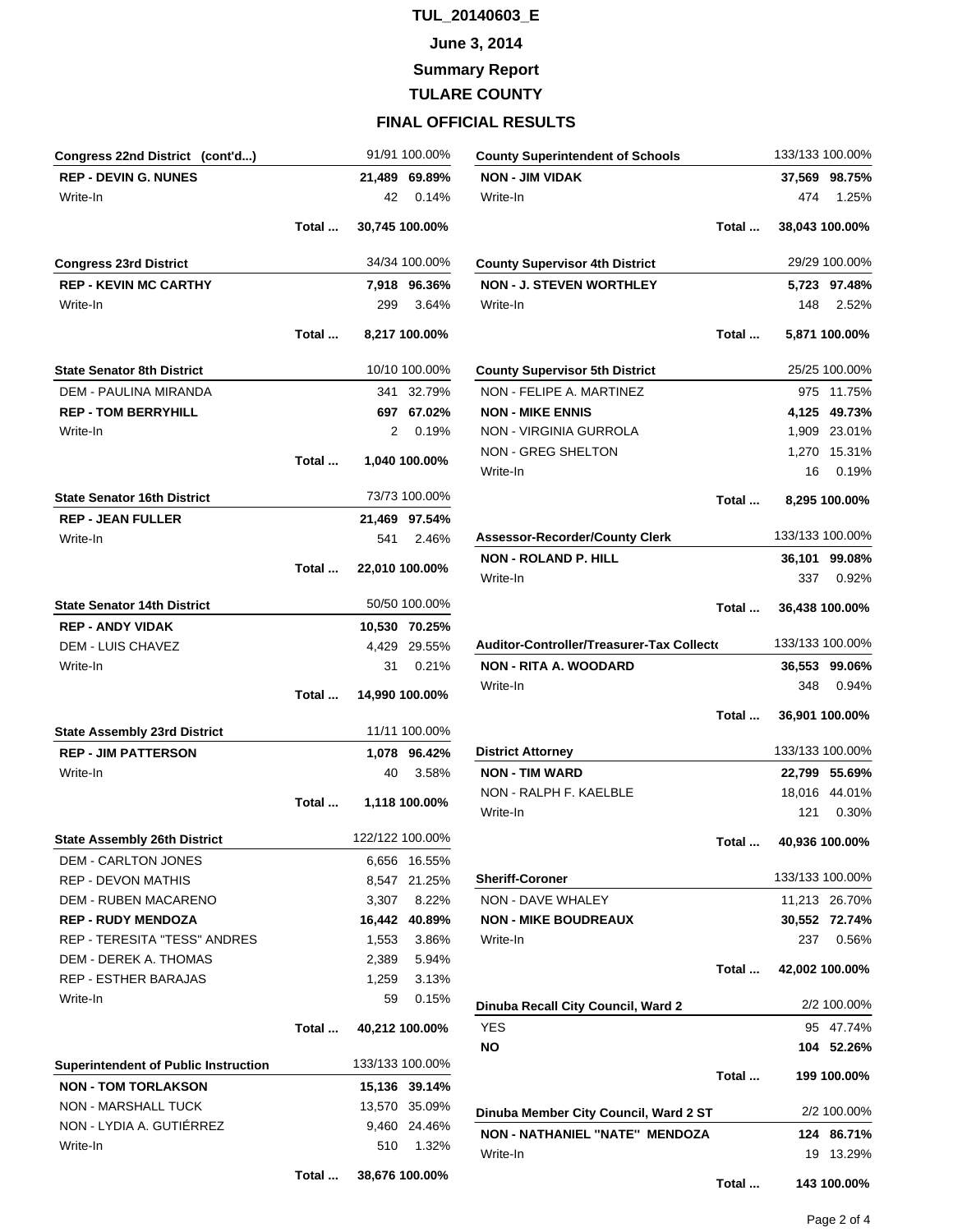## **June 3, 2014**

**Summary Report**

**TULARE COUNTY**

| <b>Porterville Member City Council</b> |       |                 | 10/10 100.00%  |
|----------------------------------------|-------|-----------------|----------------|
| NON - CHRISTOPHER MORTON               |       | 129             | 1.66%          |
| <b>NON - PETE V. MC CRACKEN</b>        |       | 1,531           | 19.70%         |
| <b>NON - SHAWN CABLE</b>               |       | 446             | 5.74%          |
| NON - RUSSELL R. FLETCHER              |       | 297             | 3.82%          |
| NON - LARRY A. HARPER                  |       |                 | 604 7.77%      |
| NON - JOHN "JUAN" DURAN                |       | 649             | 8.35%          |
| <b>NON - MATTHEW GREEN</b>             |       | 979             | 12.60%         |
| NON - SHAWN R. SCHWARTZENBERGER        |       | 207             | 2.66%          |
| <b>NON - MILT STOWE</b>                |       | 2,906           | 37.40%         |
| Write-In                               |       | 23              | 0.30%          |
|                                        | Total |                 | 7,771 100.00%  |
| <b>Proposition 41</b>                  |       | 133/133 100.00% |                |
| <b>YES</b>                             |       |                 | 23,865 57.62%  |
| NO.                                    |       |                 | 17,550 42.38%  |
|                                        |       |                 |                |
|                                        | Total |                 | 41,415 100.00% |
| <b>Proposition 42</b>                  |       | 133/133 100.00% |                |
| <b>YES</b>                             |       |                 | 20,210 50.25%  |
| NO.                                    |       |                 | 20,011 49.75%  |
|                                        | Total |                 | 40,221 100.00% |
|                                        |       |                 |                |
| <b>Measure L - PORTERVILLE</b>         |       |                 | 10/10 100.00%  |
| <b>YES</b>                             |       |                 | 1,960 49.58%   |
| ΝO                                     |       |                 | 1,993 50.42%   |
|                                        | Total |                 | 3,953 100.00%  |
| <b>Measure M - PORTERVILLE</b>         |       |                 | 10/10 100.00%  |
| <b>YES</b>                             |       |                 | 2.636 64.29%   |
| NO.                                    |       |                 | 1,464 35.71%   |
|                                        | Total |                 | 4,100 100.00%  |
| <b>Measure N - PORTERVILLE</b>         |       |                 | 10/10 100.00%  |
| <b>YES</b>                             |       | 2,299           | 55.38%         |
| NO                                     |       |                 | 1,852 44.62%   |
|                                        | Total |                 | 4,151 100.00%  |
| <b>Measure O - PORTERVILLE</b>         |       |                 | 10/10 100.00%  |
| <b>YES</b>                             |       |                 | 2,849 69.25%   |
| NO                                     |       |                 | 1,265 30.75%   |
|                                        | Total |                 | 4,114 100.00%  |
| <b>Measure P - PORTERVILLE</b>         |       |                 | 10/10 100.00%  |
| <b>YES</b>                             |       | 2,810           | 69.04%         |
| NO                                     |       | 1,260           | 30.96%         |
|                                        | Total |                 | 4,070 100.00%  |
| <b>Measure Q - PORTERVILLE</b>         |       |                 | 10/10 100.00%  |
| YES                                    |       |                 | 2,158 53.80%   |

| Measure Q - PORTERVILLE (cont'd)      |       | 10/10 100.00%  |
|---------------------------------------|-------|----------------|
| <b>NO</b>                             |       | 1,853 46.20%   |
|                                       | Total | 4,011 100.00%  |
|                                       |       |                |
| <b>Measure R - PORTERVILLE</b>        |       | 10/10 100.00%  |
| <b>YES</b>                            |       | 1,612 39.71%   |
| <b>NO</b>                             |       | 2,447 60.29%   |
|                                       | Total | 4,059 100.00%  |
| <b>Measure S - PORTERVILLE</b>        |       | 10/10 100.00%  |
| <b>YES</b>                            |       | 1,738 43.29%   |
| ΝO                                    |       | 2,277 56.71%   |
|                                       | Total | 4,015 100.00%  |
| <b>Measure T - PORTERVILLE</b>        |       | 10/10 100.00%  |
| <b>YES</b>                            |       | 2,247 57.32%   |
| <b>NO</b>                             |       | 1,673 42.68%   |
|                                       |       |                |
|                                       | Total | 3,920 100.00%  |
| <b>Measure U - PORTERVILLE</b>        |       | 10/10 100.00%  |
| <b>YES</b>                            |       | 1,937 49.45%   |
| NO                                    |       | 1,980 50.55%   |
|                                       | Total | 3,917 100.00%  |
| <b>Measure V - PORTERVILLE</b>        |       | 10/10 100.00%  |
| <b>YES</b>                            |       | 2,094 53.51%   |
| <b>NO</b>                             |       | 1,819 46.49%   |
|                                       | Total | 3,913 100.00%  |
| <b>Measure W - PORTERVILLE</b>        |       | 10/10 100.00%  |
| <b>YES</b>                            |       | 1,577 39.52%   |
| <b>NO</b>                             |       | 2,413 60.48%   |
|                                       | Total | 3,990 100.00%  |
| <b>Measure X - PORTERVILLE</b>        |       | 10/10 100.00%  |
| <b>YES</b>                            |       | 2,090 53.99%   |
| NO.                                   |       | 1,781 46.01%   |
|                                       | Total | 3,871 100.00%  |
|                                       |       |                |
| <b>Measure Y - PORTERVILLE</b>        |       | 10/10 100.00%  |
| YES                                   |       | 2,164 53.84%   |
| NO.                                   |       | 1,855 46.16%   |
|                                       | Total | 4,019 100.00%  |
| <b>Measure Z - PIXLEY SCHOOL DIST</b> |       | 1/1 100.00%    |
| <b>BONDS YES</b>                      |       | 229<br>76.85%  |
| <b>BONDS NO</b>                       |       | 23.15%<br>69 - |
|                                       | Total | 298 100.00%    |
|                                       |       |                |